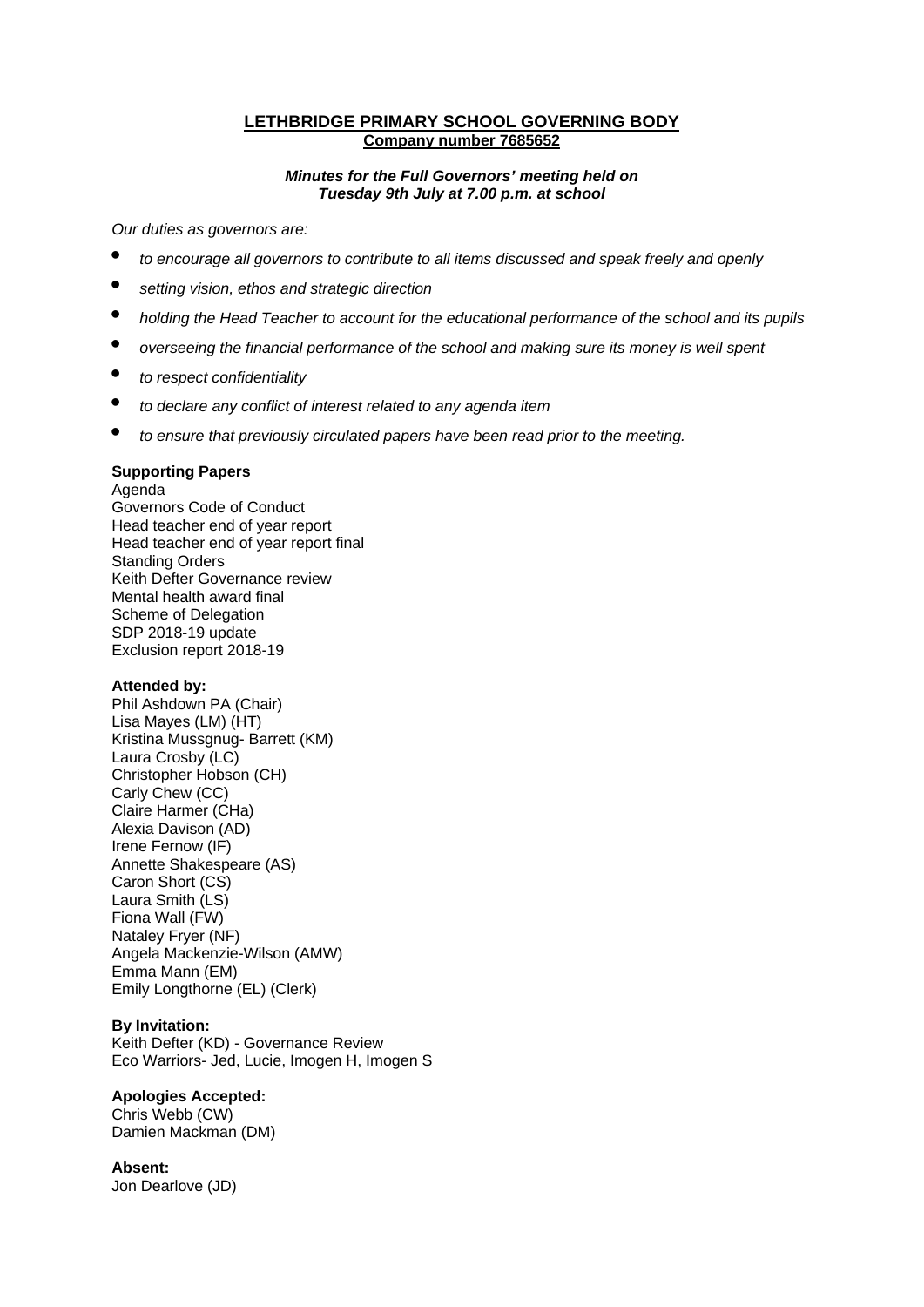# **1) Welcome, apologies and declarations of interest**

PA welcomed everyone to the meeting. He introduced himself to the Eco-Warriors and thanked them for attending the meeting.

### **2) Presentation from Eco- Warriors**

Jed, Lucie, Imogen H and Imogen S gave a powerpoint presentation which informed the governing body of the criteria they cover to achieve the Green Flag award, which was renewed this year. They discussed biodeversity, energy, litter, waste, transport, the school grounds, water, healthy living and marine life and how this is implemented in school. The eco-warriors informed governors that they meet regularly and produce minutes of the meetings. They showed charts which compared energy usage between year groups and to previous years. The eco-warriors informed governors that the whole school eco project this year took place during STEM week and was 'Grand designs- homes of the future' and climate change and parents were invited to the STEM fair to see the finished projects.

PA thanked the eco-warriors and invited them to introduce themselves. PA asked if anyone had any questions.

AMW asked if the school received money for the recycled crisp packets. Lucie replied that they do. AS asked to see their bar chart and for further explanation. Imogen S explained that each point represents a projector or light and that year 6 are in the lead.

PA asked to see the other chart and asked how they are doing in comparison to previous years. IH replied that it had reduced from 12,000 in 2015 to 7,000 this year.

AS asked if they feel anymore could be done. Imogen S replied that there is always room for improvement but they are doing really well. Lucie added that they want to reduce the use of black plastic in school.

IF asked how they get their ideas and targets. LM replied that they come from the guidance for the Green Flag award. CS added that there are also things that the students are passionate about e.g. marine life, and this is used in response planning.

KD asked if all Lethbridge students are as passionate as they are. Imogen S replied that most are, there are just a few who are less aware. KD asked how they could be made aware. Imogen S said that they display the school eco code in every classroom and around school.

AMW asked if anyone can become an eco warrior. Imogen H replied that elections take place at the start of each year and if you are interested you say why you should be elected and what you would do and then 4 children from each year group are elected.

LC asked if the children change every year. Imogen H replied yes, so that everyone gets a chance. IS added that she has done it twice, in KS1 and in KS2.

LM thanked the eco warriors for their presentation and for answering the questions. IF added that she was very impressed witht their presentation. PA thanked the eco warriors and the governors all clapped. The eco warriors then left the meeting.

#### **3) Governance Review with Keith Defter**

PA welcomed back KD who had since the last meeting undertaken a governance review and had issued a report, which is on Governorhub. KD said it was nice to be back. KD informed governors that he had looked at the website and the 10 responses to the questionnaire which had been triangulated with documents that had been collated by the clerk. KD fed back that the governoring body is in pretty good shape and there is lots of evidence of excellence practice. KD said that they should aspire towards outstanding governance and has therefore made some recommendations for the future. KD highlighted the main points:

Website: KD said that the website it accessible, colourful and has lots of evidence and they just need to maintain the quality.

Vision: KD said that there is evidence of governors contributing to the vision however they could be more explicit in how they communicate what they achieved with the wider community.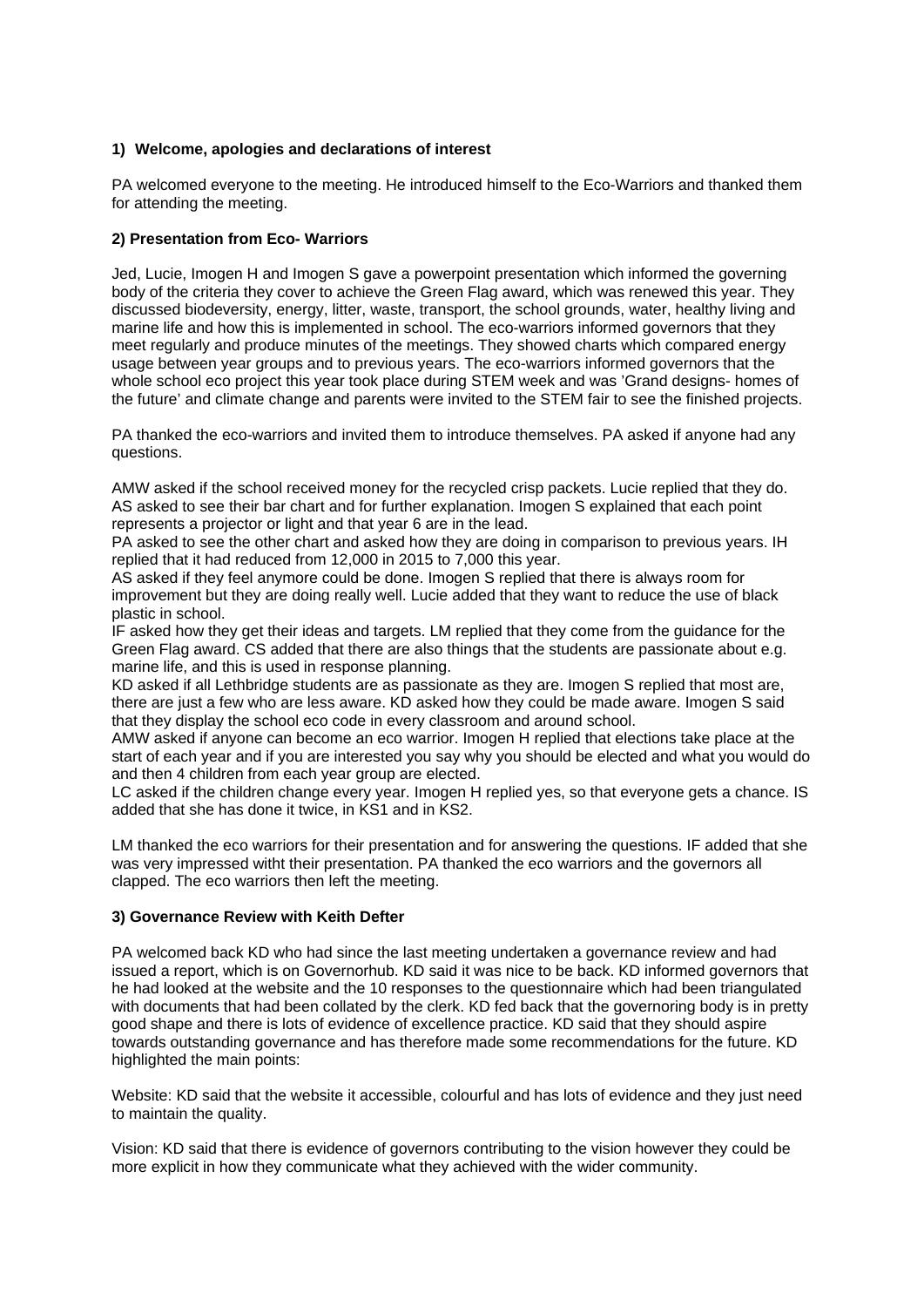Visits: KD liked the link governor approach of 2 visits per year and commented that the most able report was very good quality. KD stated that in the last year there was less evidence of reports and they should be discussed at meetings.

Senior Leadership Team: KD reflected that there is evidence of a trusting relationship between SLT and governors and a good relationship between the Head and the Chair. KD said that there is evidence of challenging the Head teacher and holding her to account and to keep this up. KD added that he recommends that they draw on other people's perspectives, not just LM, for example the School Improvement Partner. PA added that this is fair to say, but they draw information from the deputy heads but could bring more external people in for support and clarification.

New Governors: Everyone introduced themselves to EM and AMW. KD invited them to new governor training within the ESP, dates to be confirmed, and stated that it is critical to undertake training.

Clerking: KD stated that the clerking was good, efficient and professional.

SDP: KD said that the SDP is good, has smart targets and is detailed. KD asked why they go a year without reviewing the SDP. LM replied that link governors come in for visits which relate to a SDP target and teachers attend FGB meetings, for example to inform on the mental health award. KD asked if LM had a mid-year performance review. LM replied not with the School Improvement Partner. KD highlighted that it is important to evidence review and changes to the SDP and be specific to the Ofsted gradings.

Skills Audit: KD suggested that they hold a skills audit as the 2015 one is now obsolete and that they should review if the full governing body has people with the right skillsets.

Training: KD said that there is not much evidence of training for this year and to make sure governors regularly attend training and it is logged.

Impact: KD reflected that they need to be more positive on the impact they make as the responses showed a lack of confidence. KD recommended that they reflect on their achievements at the end of each academic year. KD also reccomended succession planning.

KD summarised that there is lots of good practice and they should be more confident. PA asked if there are any questions.

NF said she missed the last meeting and enquired about the questionnaires. KD replied that they showed similar results.

NF informed KD that she and other governors attended the SDP planning day. KD said that this is very good practice.

FW asked if KD had any suggestions for communicating to a wider audience. KD suggested newsletters, parent surveys and appropriate consultation. CS suggested a governor section in the newsletter to reflect on the term. FW agreed, and said this is similar to what Friends do. NF said that they could take turns to write it, e.g. she would write a comment following STEM week as STEM link governor. AMW asked if they ask parents for their advice too. KD replied that it is important to give parents a voice where appropriate. KD suggested adding 'What we do' to the governors page of the website.

IF said she is about to write her first link governor report and thanked KD for bringing an excellent example to her attention.

KD informed governors that the ESP now contains 11 members as Dorcan Academy has joined and the priorities are behaviour, high expectations and well-being.

KD brought the new Ofsted framework to governors attention.

PA thanked KD for his governance review. KD thanked the governing body for having him and left the meeting.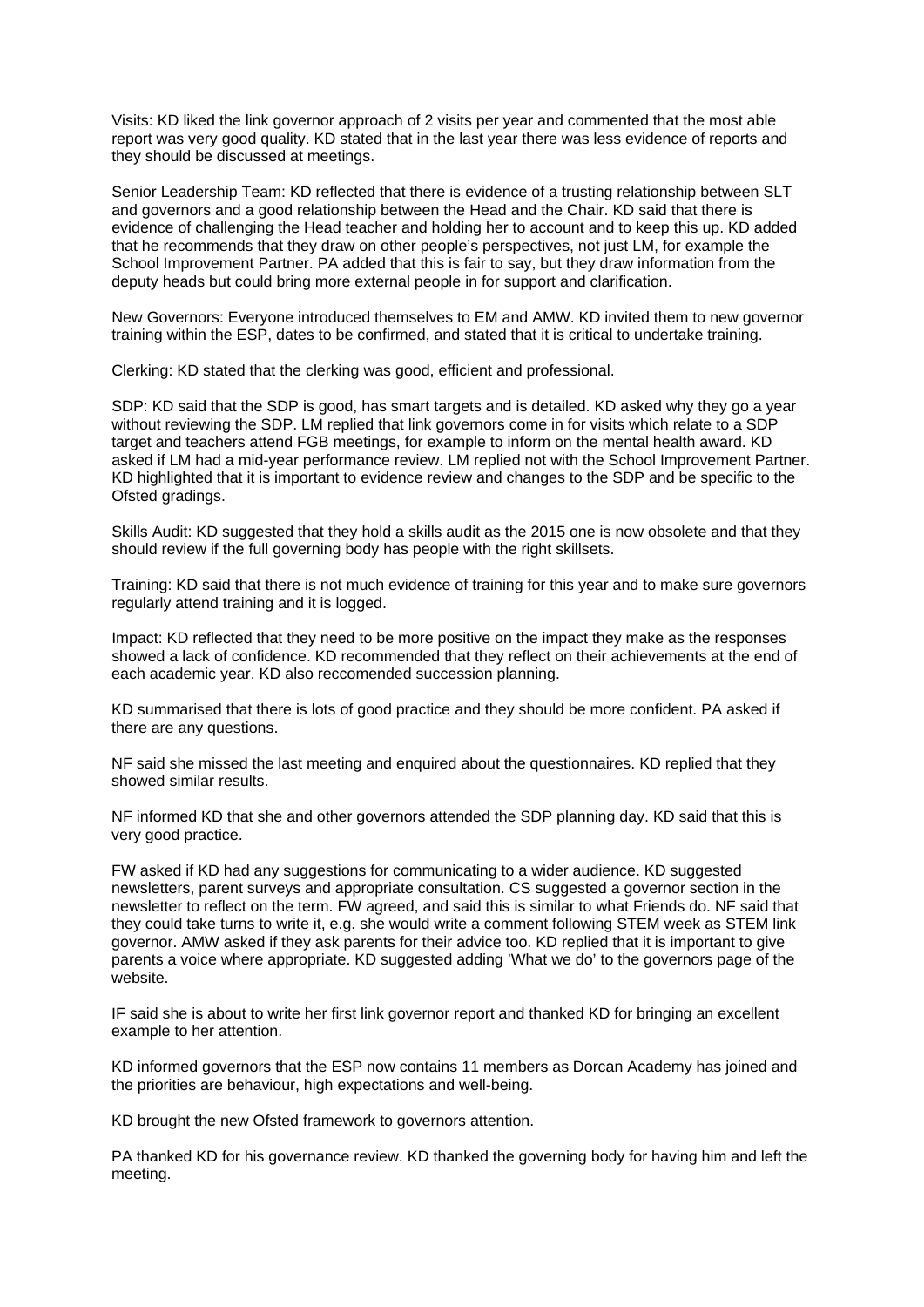PA reflected that KD made valid points and his review was very helpful. PA suggested at the next meeting they discuss targets for visit reporting. KM said it would be nice to be invited in specifically LM suggested that they use the yearly planner to plan link visits in time with events. PA suggeted linking it to the Governorhub calendar.

LC asked if the link governors would change in September. PA suggested he sends out a note asking who is happy with their role or would like to change. **ACTION PA.** LM added it would be great if they linked to the SDP and that she is currently writing the latest version. PA suggested creating a governance startegy folder on governorhub. **ACTION CLERK.** 

# **4) Co-opt Chris Hobson**

PA informed everyone that CH's four year term as a parent governor had expired, however there was a vacancy for a community governor so he was asked to stay on which he agreed to. PA said that they needed to formally ratify this at the meeting tonight. There were no objections so PA welcomed CH back to the governing body.

### **5) Notification of items for AOB**

PA reminded governors to contact himself or the clerk if there are any items of business that they have in advance, but if there are any last minute items these can be raised now and discussed later in the meeting. There were no items of AOB.

#### **6) Minutes of previous meeting held 08.05.19**

The minutes were accepted and signed as a true record of the meeting. There were no items from the minutes which required following up.

### **7) Matters arising**

EL had circulated the governance review questionnaires to absent governors and returned responses to KD.

LM had started a log of traffic and parking issues. AD commented that there have been lots of tickets given out along Quarry road as it is now residents parking. LC added that they appear to target school times. PA suggested that they review the issue next year alongside the Swindon Borough Council review. AMW asked if there had been improvement in people not stopping outside school. LM replied that there is on the days that a member of staff is out there but they do not have the resources for staff to be outside twice every day. PA said they will continue to monitor the situation.

EL had added the link to the SEN toolkit to the Parental Complaints policy.

PA reminded governors to try and complete link governor reports by the end of this term. **ACTION ALL.**

### **8) Head Teacher's report**

LM had circulated the end of year report and mental health award on Governorhub.

LM informed governors that the large target is the curriculum as the new Ofsted framework emphasises the curriculum, therefore they are currently curriculum mapping. LM hoped this would be completed this academic year, however it is taking longer than anticipated so will carry into next academic year's SDP.

LM brought to attention the number of exclusions this year, 6 children in total, and discussed the support in place for 2 children currently in KS1 who have had multiple exclusions for disruptive behaviour and violence against staff. LM informed governors that the children have SEMH needs. LM said they exclude children for several reasons: to send a message to the child that their behaviour is unacceptable, to send a message to their parents that the behaviour is unacceptable, to send a message to other children and families that they do not want their education to be affected and to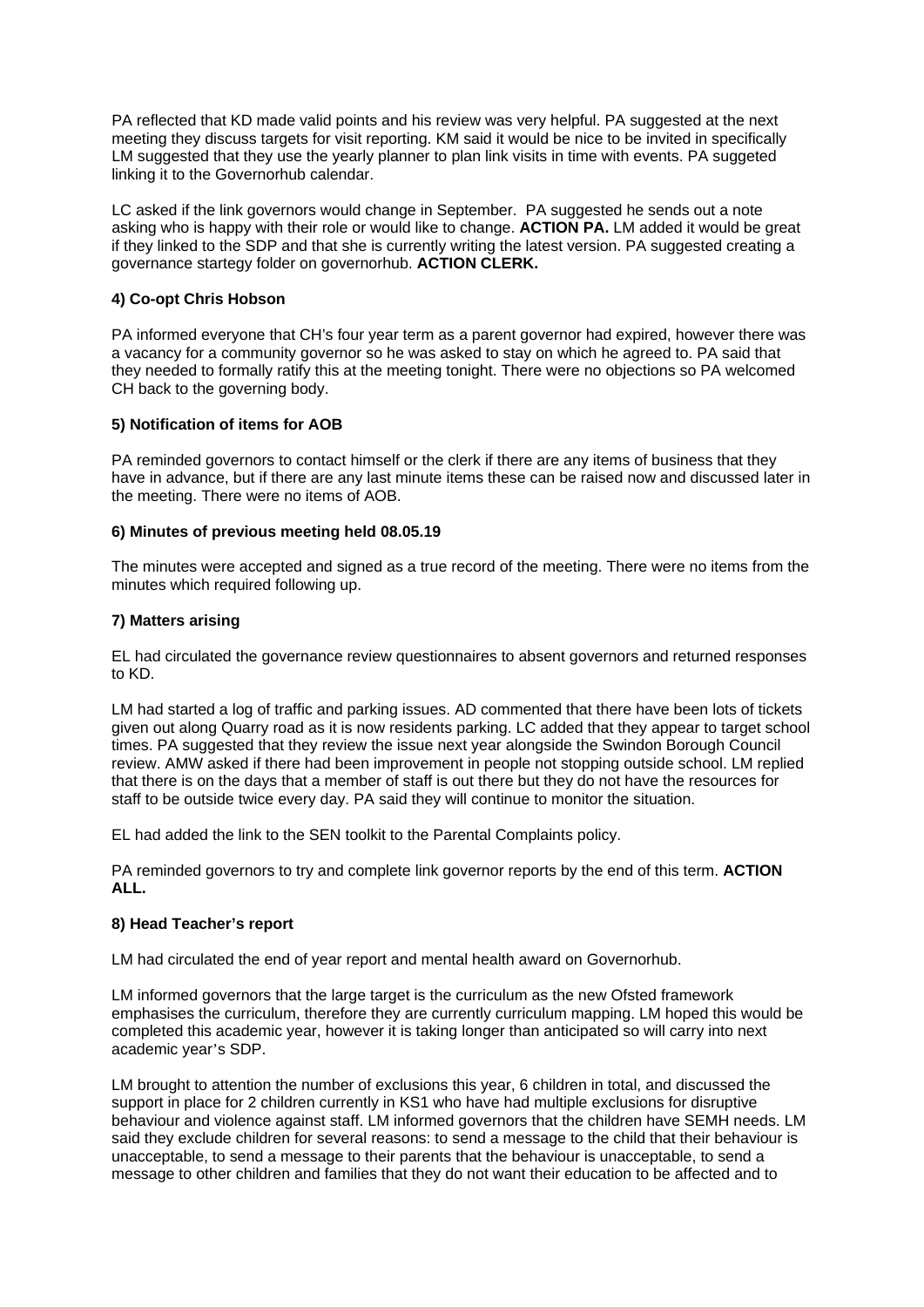send a message to staff that they do not want to affect their mental health and well-being. AMW asked if the parents are working with them to ensure the behaviour does not happen again. LM replied that the children who have been excluded once have learnt from it. LM informed governors that the children with multiple exclusions are receiving support from play therapy, Nylands outreach team and 1:1 TAs. LM said that it is journey for parents to accept help. LM informed the governors of intervention work in place next year to support an individual child and the governors discussed this at length. LC asked if the 2 children in KS2 who have had exclusions have been excluded previously. CS replied that it is not an extreme measure, and comes after a long time of support and intervention. LM circulated an exclusion report 2018/19 for Terms 1, 2 and 3 for schools in Swindon. LM stated that this is public information and it is useful to compare with other schools. LM added that Swindon has higher than average amounts of exclusions but is one of the poorest funded boroughs. AS reflected that exclusions send a message outside of school. LM agreed that parents need to know that the behaviour is unacceptable. AS asked if the children had Autism or ADHD would the outcome be the same. LM answered that the children still need to know that certain behaviour is unacceptable for adult life, but they would be receiving plenty of support. AMW asked if they talk with other schools about what is working well around exclusions. LM replied that they communicate within the cluster. KM asked if the exclusions this year are the youngest ever. LM replied that previously exclusions were for fighting between children but violence towards staff is a new issue.

LC asked if 47 safeguarding reports are normal. CS replied that the previous year had 99 as there was a lot of training around reporting and that 47 seem reasonable. LM added that of the 47, there were 20 that were significant enough for them to refer for help. KM asked if they ever receive safeguarding concerns from parents. CS replied that they do, largely about online safety and social media. KM asked if these are recorded and how many have they received. LM replied that they are recorded and there were less than 10. IF asked if the reports showed an overlap in the same children. CS replied that there is some overlap for upper KS2 children around online safety.

LC asked if there was provision for ELSA training for more staff this coming year. LM answered that the Borough offered free training for 2 people per school, that they can access other training for staff but they will not be officially an ELSA.

PA asked if there were any further questions, which there were not. PA reflected that the SDP is a comprehensive document and thanked LM for her report.

#### **9) Measuring attainment**

LM circulated the KS2 data this morning in addition to the data for other year groups.

PA asked why in the EYFS results the Self-confidence and Self-Awareness result is 1% lower than national, when all the other data is better than national. KM asked what is measured in SC&SA. LM and EL replied speaking in a familiar group, trying new activities, being independent and knowing when they do and don't need help. EL suggested than the number of children with SEN and EAL is probably why the result is below national. KM added that EAL children could be less confident to speak in a group. LC asked how this is measured. LM replied through teacher judgements and observations, but it has to be child-initiated to be a truthful observation. LM said she will discuss the data with Caroline Valderey and plan provision. AMW asked how the children are assessed. LM replied observations, photos, adult directed activities and child initiated activities together build a picture of the child's development. AMW asked if this is verified by someone else. LM replied that they moderate within the cluster regularly to match expectations, and also every few years they are officially moderated. LM informed the governors that they were moderated in EYFS last year and they were happy with their judgements. LM added this is similar to KS1 and KS2 moderations. LM added that the KS2 writing moderation this year went very well and they were complimentary of the standard of the children's books.

LM reminded governors that the KS2 SATS results are provisional as there are a few that they want to check. LM said that the results for Expected are down slightly but Greater Depth is up. LM said that every child who could have passed has passed and they have all done as well as they could so they are very pleased. PA congratulated LM and all staff. PA reflected that the results are still substantially above the national and asked if they are in line with the targets. LM replied that the targets she sets are very aspirational at 89%.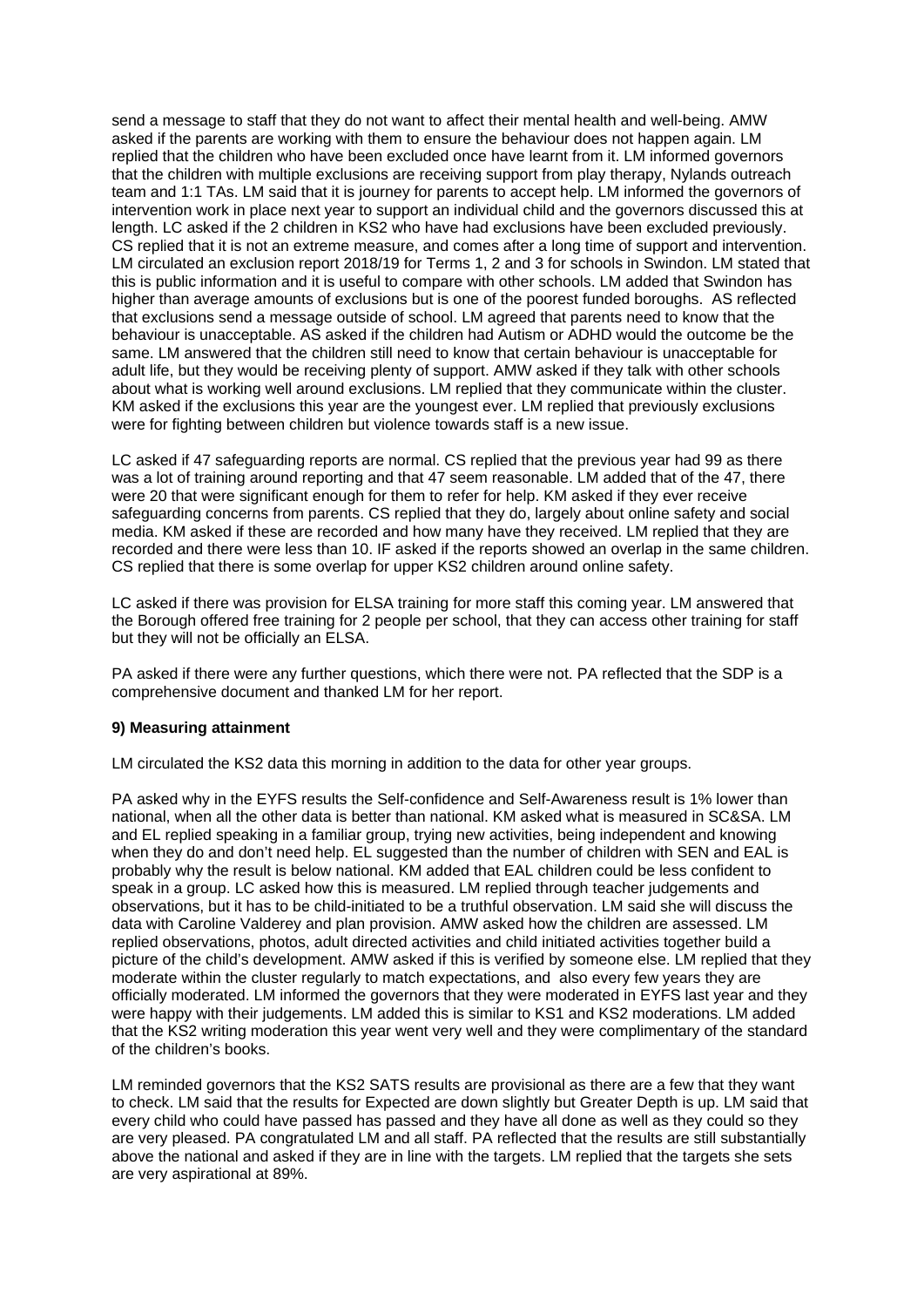### **10) Safeguarding update**

PA asked if there was anything additional to bring to attention. CS informed governors that there are some documents that she will share on Governorhub shortly: Keeping Children Safe in Education has been updated, for example it includes new aspects of abuse; Relationships Education will inform the school's policy for 2020; and Teaching Online which is new guidance to reflect on. **ACTION CS/CLERK.** CS said that a link governor for Relationships Education would be helpful.

LC informed CS that there is a program called Goldilocks that is being sent to every primary school in the UK and has links for parents to help with online safety. CS thanked LC and asked her to send it to her. **ACTION LC.** 

CS added that the online safety parents' evening was successful and has prompted parents who work for BT to come back to help with phone safety.

PA reminded CS that new governors would need safeguarding training. CS asked EL to send her their email addresses. **ACTION CLERK.** 

PA thanked CS for her update.

#### **11) Health and Safety update**

CHa stated that there was nothing to update on.

#### **12) Report from Finance and Staffing Committee**

PA passed on DM's apologies. He informed governors that the meeting focused on the budget and the tender for catering. PA stated that the budget needs to be formally agreed today. LM circulated a recently updated budget. PA said that the overall message was that lots of work had been done, including difficult choices and they have managed to produce a balanced budget and not eat into the reserves. PA informed governors that year 1 and 2 are looking positive. PA said that they have a duty to set a budget and there is pressure from the EFA for a balance budget.

PA asked if there were any questions. LM added that Lorraine from FS4S met with Cathy today and in year 2021-22 they have budgeted to receive an extra £50 per child in funding.. PA reminded governors that they have set budgets on a known fixed income but costs are increased which show a deteriorating picture, however the turnout is often not as bad as budgeted, for example year 3 is currently showing a slight negative but the funding will increase. KM asked if they knew the funding formula for next year. LM replied that they did not. CH enquired about the 8% maximum allowable carry-forward note that they discussed at the meeting. PA responded that it is not applicable for academies and it is down to software. PA added that as our reserves are 150k and it is not a concern that this too high.

PA asked governors if they could formally approved the budget for next year. The budget was approved.

AMW enquired about the catering contract. LM responded that the tender has gone out and potential bidders are coming to visit the school next week and it is on the agenda to form a committee to assist with the tender process. LC asked if they will replace the catering team. LM replied no, just the management. PA informed governors that they discussed at the meeting a sub-committee being formed to include staff and governors who will be involved in the decision making. AMW said she would be happy to volunteer as her career is in procurement. PA thanked AMW and said that they aim to meet in September, date to be agreed. AMW asked if they have an idea of when they will assess the bids. LM replied that they do, but would need to check. LM added that they have tweaked the rating scales to suit their wishes, for example they do not want to compromise on quality. PA said bidders will give presentations in September in which they can challenge any information they put forward.